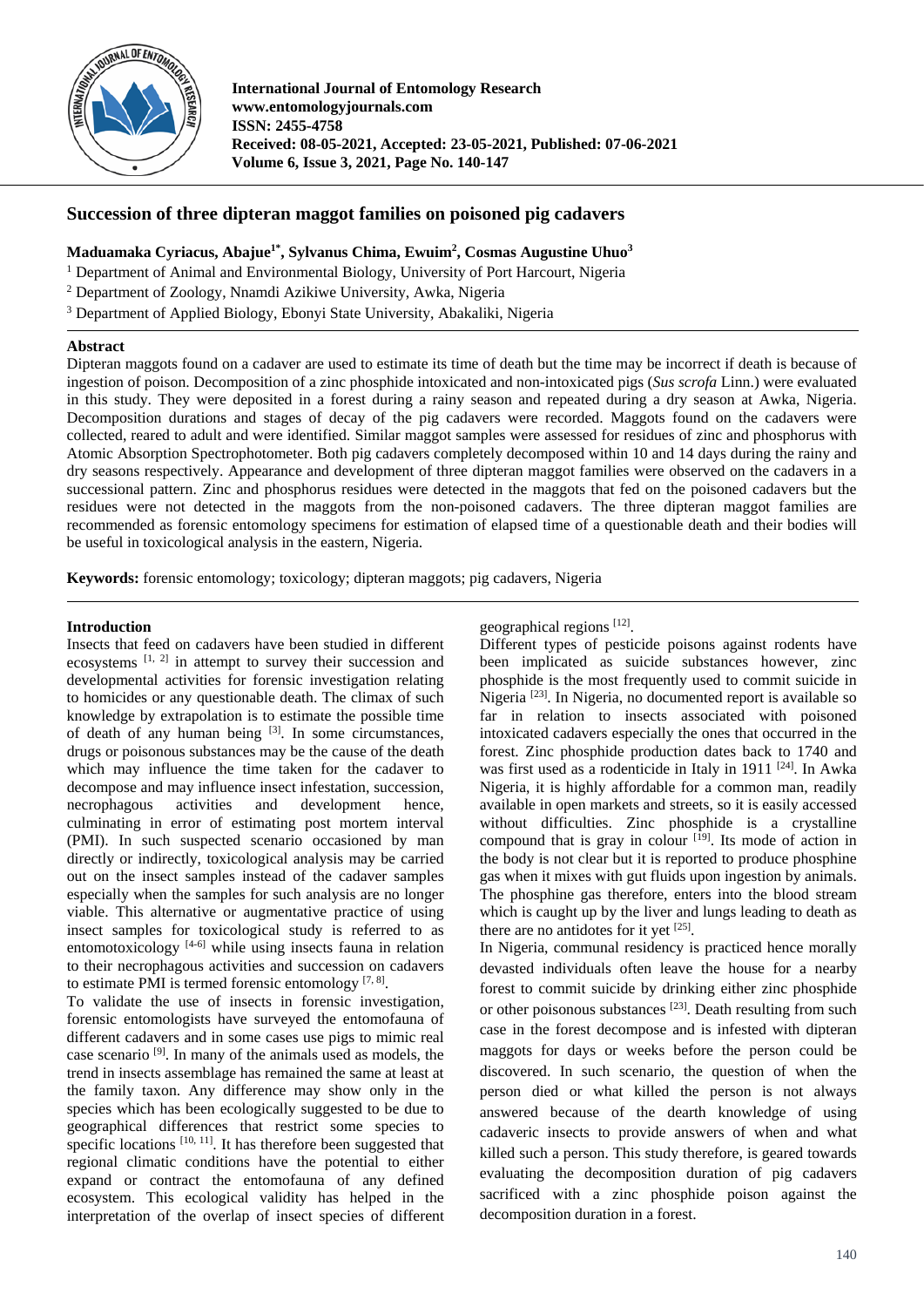#### **Materials and Methods Study area**

The study was carried out in a forest  $(6^{\circ}15'15.32N$  and 7°06'40.22E) during the late rainy season of 2014 (July 13-October 31), and during the early dry season of 2015 (January 11-April 22). The forest is a reserved section of Nnamdi Azikiwe University, Awka, Nigeria managed by the Department of Botany. The forest was characterized with trees, shrubs and grasses. The shrubs include *Chromolaena odarata* (Linn.), *Aspilia africana* (Pers.), *Abelmoschus esculentus* (Linn.), *Andropogon tectorum* (Schaumach. and Thorn.), *Napoleana imperialis* (P.Beauv.), *Elaeis guineensis*  (Jacq.) and other perennial trees provided canopy shade over the open floor.

### **Animal model used and experimental procedures**

Eight healthy male domestic pigs (*Sus scrofa* Linn.) that were ten weeks old and weighed  $22.3 \pm 1.9$  kg on the average were purchased from a piggery for the study. During the raining season of 2014, four pigs were isolated in the farm for six hours without food but they were served water. A licensed veterinarian carried out the euthanization of the pigs in anesthetic chamber via the inhalation of 100% of CO2 in compliance with Animal Ethics Committee as outlined in the veterinary animal care and welfare and medical research literature [20, 33]. Prior to euthanization of the pigs, 50 ml of vegetable oil was used to mix 10 g of zinc phosphide to form a poisonous mixture that was added to a 500 g of moistened spent grain. The poisonous mixture and the moistened spent grain were thoroughly mixed together to form a poisonous feed. Another replicate of the poisonous feed was formulated to obtain two replicates. Two out of the 4 isolated pigs were fed with the two replicates (500 g) of the poisonous feed. The fed pigs were sedated immediately after feeding. The remaining two pigs were also sedated prior to euthanizing them before their necks were fastened with aluminum cable until death occurred. Food poison, over dose inhalation and the fastening of the neck affected the brainstem resulting in immediate unconsciousness and death of the pigs  $[34]$ . Their deaths were confirmed by exsanguination by the licensed veterinarian. All the pig cadavers were labelled according to killing processes and transported to the study site. The pig cadavers were deposited on a five-meter square  $(5 \text{ m}^2)$  plot of land at a distance of 2.5 m from one another. Each of the pigs was placed on a sack  $(16 \times 8 \text{ cm}^2)$  by 10.56 hours. The sacks served as mats and maggots' collection limit. Each of the pig cadaver was protected with wire gauze cage against vertebrate scavengers. The experimental procedures and processes were repeated during the dry season of 2015.

### **Collection of ambient temperature, humidity and dipteran fly maggots**

Ambient temperature and relative humidity of the forest during the study periods were obtained with portable digital thermo-hygrometer (Mextech TM-1, model). The thermohygrometer was hung on a 4 ft. pole in the forest but not under the direct sunlight. It stood for at least 15 minutes before ambient temperature and relative humidity data were recorded for the first 40 days of the study. Observation and recording of changes in decomposition and insects visitation on the pig cadavers commenced immediately they were deposited at the forest till 19.00 hours. From the second day, daily observations and recording of decomposition changes

and insects collection were done in the morning (6.00-8.00 hours) and in the evening (16-18 hours). Maggots with similar external morphology found on both the poisoned and non-poisoned pig cadavers were collected on day 4, day 6 and day 8 and were separately placed in clean plastic containers with its screw lids neatly perforated with needle and labelled as first group of maggots. This group of maggots were succeeded by another distinct group of maggots which were first seen on day 8 but were collected on day 10 and day 12, separately placed in containers with perforated lids and labelled as second group of maggots. Another group of maggots that were uniquely different from the first and the second groups of maggots that were first seen on day 12, were collected on day 12, day 14, day 16, day 18 and day 20. They were as well separately placed in containers with perforated lids and labelled accordingly as the third group of maggots. Collection of fly maggots on the pig cadavers started on day 4 and ended on day 20. After the first 20 days, maggots were no longer collected and daily visitation activity changed to once a week (11.00-1.00 hours) for 112 days during the rainy season and 103 days during the dry season. All the maggots irrespective of groups were collected with 5 ml spoon and blunt forceps while adult flies found on and around the cadavers were collected with entomological sweep net.

In each of the three groups of the maggots collected from both the poisoned and non-poisoned pig cadavers, 10 maggot samples were collected from each of them exactly on day 4 for first group, day 8 for second group and day 12 for third group. These specific days were marked as the days new distinct maggots were observed on the cadavers. The 10 maggot samples collected from each of the groups were reared to adults in a wooden cupboard placed at the forest that was covered with a muslin cloth in the form of tent and protected against rainfall. The rearing of the maggots is to estimate the day, they will emerge into adults, counting from the day the pig cadavers were sacrificed and deposited at the forest. During rearing of the maggots, they were placed in clean containers (9.0 cm depth and 6.5 cm width) half-filled with a sterile mixture of sand and rice husks to serve as moisture absorbent and pupation medium for the maggots. The containers were separately covered with muslin cloth and held in place with rubber band, while the maggots were introduced in the containers with the sterile mixtures and were fed with pork that was bought fresh from the market the day the pigs were sacrificed. The pork was kept in a clean container without any preservation but was covered with a muslin cloth and held in place with a rubber band to prevent flies from accessing the pork. This is to mimic a feeding source similar to the decomposition status of the pig cadavers where the maggots were collected from. For clarity purposes, both the adult flies collected with a sweep net and the emerged flies reared in the cupboard at the forest were morphologically compared and matched. They were processed, pinned and identified with reference to insects of Nigeria checklist and bibliography [26]. The identified flies were sent to a taxonomist at the Institute of Agricultural Research, Ahmadu Bello University Zaria, Nigeria for verification and validation.

## **Assessment of maggot samples with Atomic Absorption Spectrophotometer (AAS)**

Maggot samples collected basically on days 4, 6, 8, 10, 12, 14, 16, 18 and day 20 respectively from which the three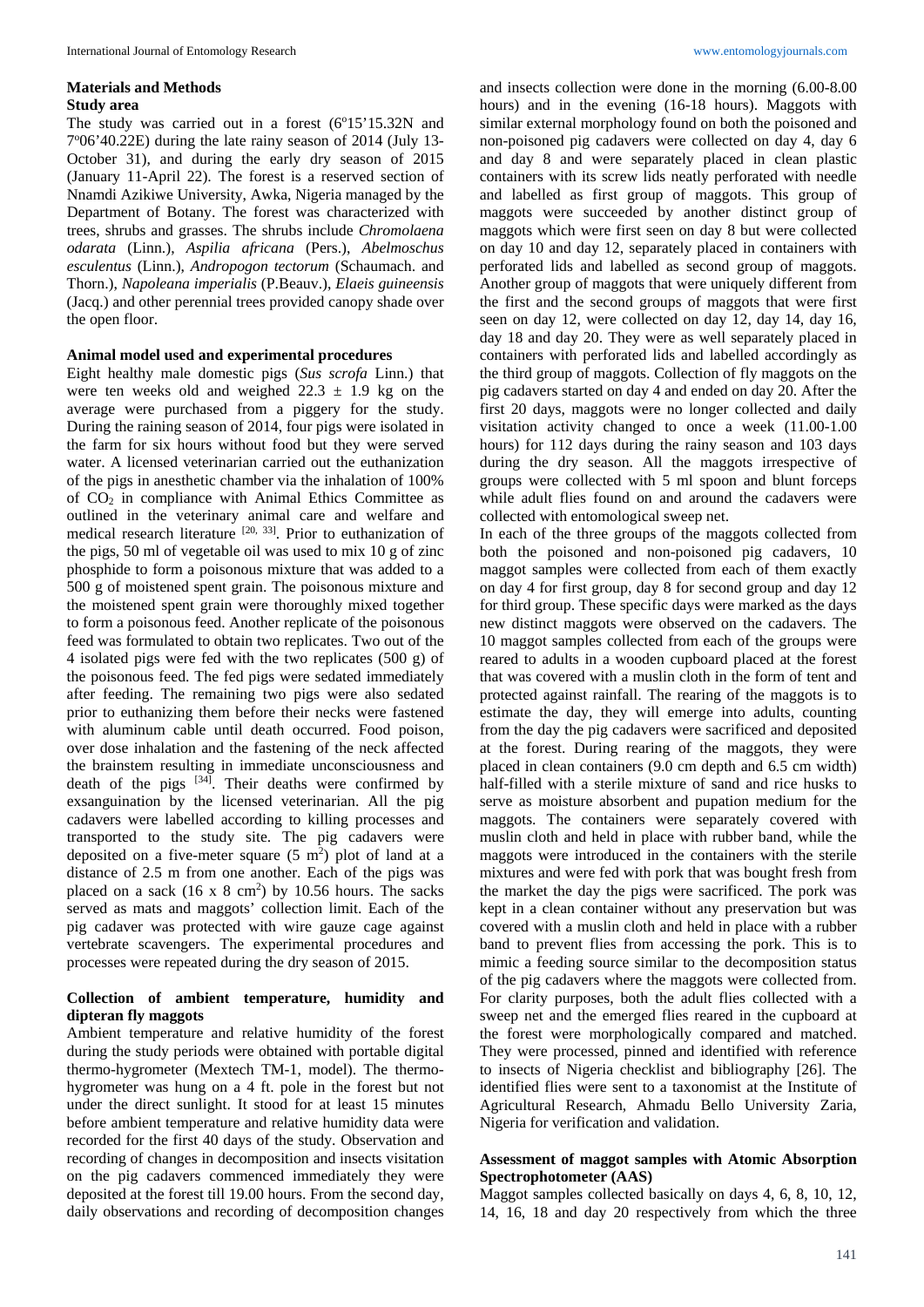groups were previously formed were killed on those stated days with hot water and preserved with 70 % ethanol. One gram of each of the preserved maggots for each day representing the three dipteran maggot groups was washed with distilled water. The washed maggots in a beaker were digested with 10 ml of 70 % Chloric acid (HOCl<sub>4</sub>) and 10 ml of concentrated Nitric acid (HNO<sub>3</sub>) by indirectly heating the beaker with a water bath at  $60^{\degree}C$  for one hour in a fume cupboard. The filtered solution of the digested maggots was analyzed with *Atomic Absorption Spectrophotometer* (AAS– model: BUCK Scientific 210GP) to assess the zinc and phosphorus contained in the maggots collected during the rainy season. This processes and procedures were repeated for the dry season study of 2015.

### **Results**

The mean temperature and relative humidity recorded at the forest for the first 40 days during the decomposition of the cadavers and skeletonization period during the rainy season of 2014 were 27.2 **°**C and 81.9 % respectively. There was no difference between the decomposition durations of the poisoned and non-poisoned pig cadavers which lasted for 10 days during the rainy season. Three decomposition stages; fresh body, bloated decay and wet decay, (figure- 1) were observed on the pig cadavers irrespective of their killing procedures. The fresh body lasted for 1 day while the bloated decay stage commenced on the second day and lasted for 2 days. The wet decay stage commenced on the late evening of the third day and lasted for 7 days, thus decomposition stages were completed in 10 days (figure- 2). The same types of maggots were seen on the pig cadavers irrespective of the killing procedures.

During the dry season of 2015, the mean temperature and relative humidity recorded for the first 40 days during the decomposition and skeletonization period of the pig cadavers were 30.8 **°**C and 41.8 % respectively. There was no difference between the decomposition durations of both the poisoned and the non-poisoned pig cadavers similar to that of the rainy season. However, there was a difference between the mean temperature and the humidity of the rainy season against that of the dry season hence, the decomposition duration was longer during the dry season. Thus, the pig cadavers completely decomposed in 14 days during the dry season against the 10 days decomposition duration of the pig cadavers observed during the rainy season (figure- 2). Therefore, there was a difference between the decomposition duration of the cadavers during the rainy season and that of the dry season.

The first group of maggots which were collected on day 4 during the wet decay stage and reared, emerged as adults of three species of blow fly on day 8. They were identified as *Chrysomya albiceps* (Weid.), *Chrysomya chloropyga* (Weid.) and *Chrysomya regalis* (Rob*-*Desv.) in the family, Calliphoridae. The second group of maggots that succeeded the blow fly species, that were collected on day 8 which coincided with the emergence date of the blow fly species and were also reared, emerged as adults on day 22 as a different fly species, identified as *Chrysomyza africana* (Hendel) in the family, Ulidiidae. Third group of the maggots that succeeded the ulidiid fly on day 12 but collected on day 14 for rearing, emerged on day 33 as a singleton species, identified as black soldier fly (*Hermatia illucens* Linn.) in the family of Stratiomyidae.

Interestingly, the same time at which the same types of maggot species appeared on the cadavers and similar pattern of succession observed on the cadavers during the rainy season were also observed during the dry season. Similarly, same emergence dates observed during the rainy season in all the three fly species were also observed during the dry season. Rearing of the dipteran maggot species were successful in both rainy and dry seasons irrespective of the killing method of the pig cadaver (table- 1).



The three decomposition stages of the pig cadavers during the rainy season, July-October, 2014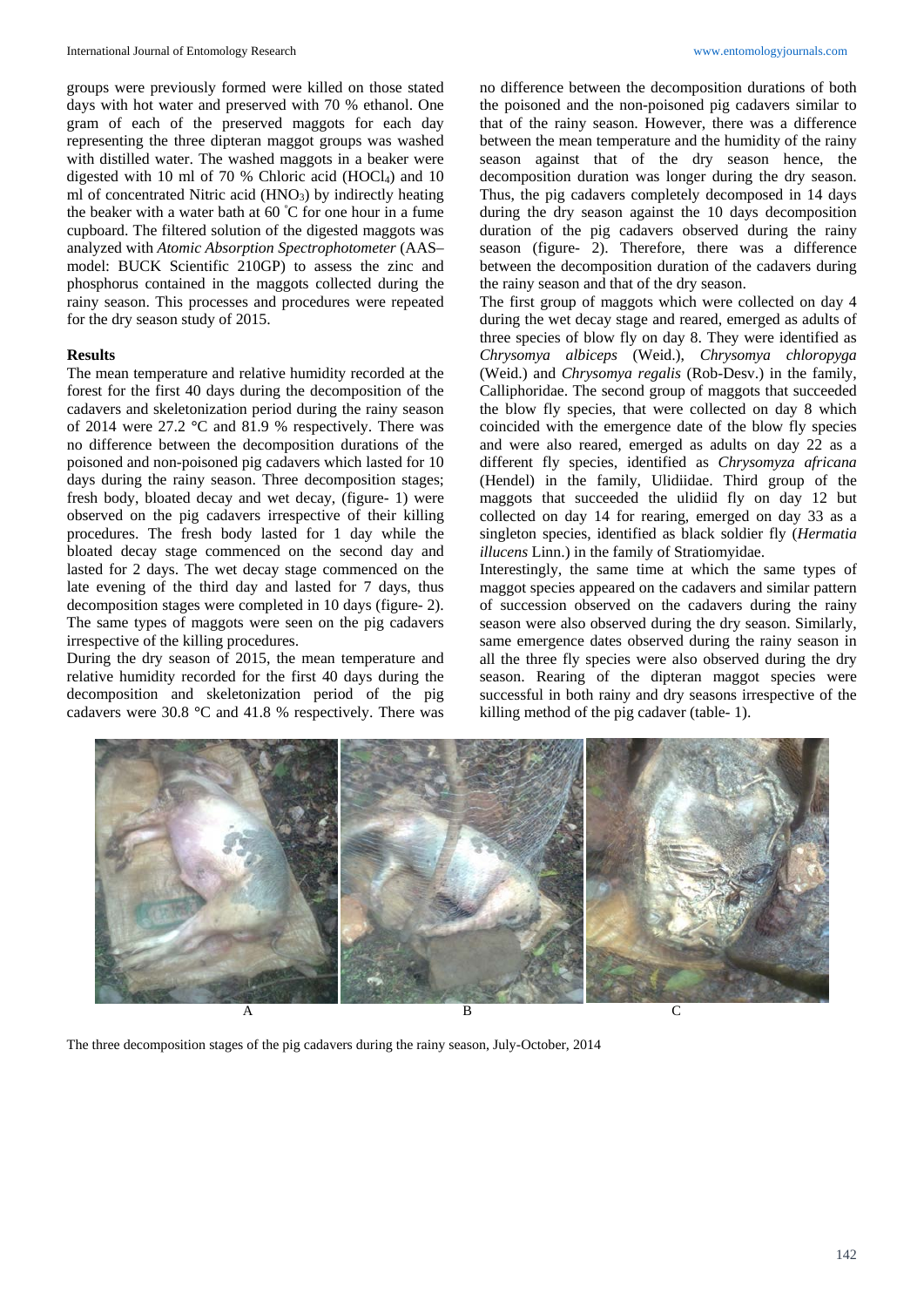



The four decomposition stages of the pig cadavers during the dry season, January-April, 2015 **Fig 1:** Decomposition stages of the pig cadvers irrespective of killing procedures at the forest of Nnamdi Azikiwe University Awka, Nigeria 2014/2015 Note;  $A =$  Fresh body,  $B =$  Bloated decay,  $C =$  Wet decay,  $D =$  Dry decay



**Fig 2:** Decomposition stages of the poisoned and strangled pig cadavers in days during the rainy and dry seasons of 2014 and 2015 respectively at Nnamdi Azikiwe University Awka, Nigeria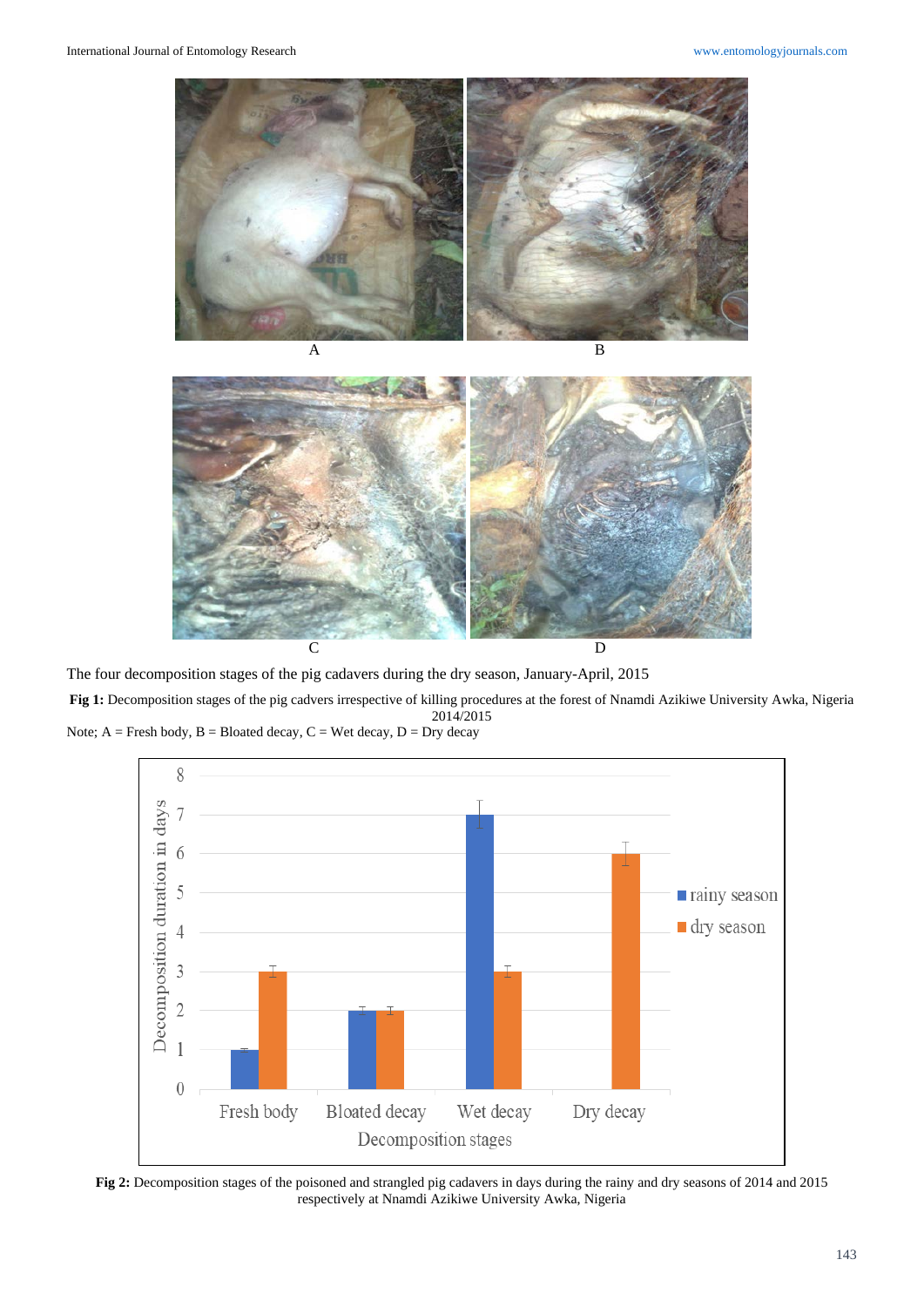**Table 1**: Succession and emergent dates of the three dipteran fly species collected on the pig cadavers at Nnamdi Azikiwe University Awka, Nigeria

| Days of collection |                  | <b>Rainy season</b> | Dry season          |
|--------------------|------------------|---------------------|---------------------|
| Day 4              | Sample collected | Fly maggots         | Fly maggots         |
|                    | No. collected    | 10                  | 10                  |
|                    | No. emerged      | 10                  | 10                  |
|                    | Day of emergent  | Day 8               | Day 8               |
|                    | Fly species      | Chrysomya albiceps  | Chrysomya albiceps  |
|                    |                  | C. chloropyga       | C. chloropyga       |
|                    |                  | C. regalis          | C. regalis          |
| Day 8              | Sample collected | Fly maggots         | Fly maggots         |
|                    | No. collected    | 10                  | 10                  |
|                    | No. emerged      |                     | 10                  |
|                    | Day of emergent  | Day 22              | Day 22              |
|                    | Fly species      | Chrysomyza africana | Chrysomyza africana |
| Day 14             | Sample collected | Fly maggots         | Fly maggots         |
|                    | No. collected    | 10                  | 10                  |
|                    | No. emerged      | 8                   | 5                   |
|                    | Day of emergent  | Day 33              | Day 33              |
|                    | Fly species      | Hermatia illucens   | Hermatia illucens   |

The assessment of the zinc and phosphorus (the active ingredients of the rodenticide) on the maggots collected on both the poisoned and non-poisoned pig cadavers with atomic absorption spectrophotometer (AAS), showed that during the rainy season, all the maggots collected on the zinc phosphide intoxicated pigs bio-accumulated the zinc in their bodies. Evidence from the reared maggots showed that the ones collected between day 4 and day 8 belong to the family Calliphoridae. Zinc residues in the body of this group of maggots were 0.04 mg, 0.058 mg and 0.079 mg which depicted the maggots collected on days 4, 6 and 8 respectively. The maggots collected on days 10 and 12 belong to the family Ulidiidae. Zinc residue detected on the maggots collected on day 10 was 0.084 mg while the ones collected on day 12 were not used for zinc examination because the quantity was less than I g hence, the 0 mg was actually a nil result. Other zinc residues recorded include, 0.06 mg, 0.06 mg and 0.062 mg which depicted the maggots collected on days 14, 18, and 20 respectively, they belong to the family Stratiomyidae. Maggots collected on day 16 were as well less than 1 g for zinc examination hence the 0 mg represented a nil result. Phosphorus residue was very minute; it was detected in the maggots collected only on day 4 which was 0.0018 mg against the 0.04 mg of zinc residues in the maggots collected the same day. Other subsequent maggot samples collected between days 6 and 20, did not show any trace of phosphorus (figure- 2). All the maggot

samples collected on the non-poisoned pig cadavers did not show any trace of zinc and phosphorus respectively.

During the dry season, similar observations made during the rainy season were repeated. All the maggot samples collected on the zinc phosphide intoxicated pigs showed presence of zinc residues. Maggots in the family of Calliphoridae, collected between day 4 and day 8 showed zinc residues in the ranges of 0.041 mg, 0.052 mg and 0.08 mg. They depicted the maggots collected on days 4, 6 and 8 respectively. The maggots collected on days 10 and 12 belong to the family Ulidiidae. Zinc residues detected on them were 0.087 mg and 0.081 respectively. Others zinc residues were, 0.063 mg, 0.0 mg, 0.0 mg and 0.06 mg which depicted the maggots collected on days 14, 16, 18, and 20 respectively and they belong to the family Stratiomyidae. Maggots collected on days 16 and 18 respectively were as well less than 1 g for zinc examination hence the 0 mg assigned to them were actually nil results. Phosphorus residue as recorded during the rainy season was also detected but only in the maggots collected on day 4. It was also very small 0.002 mg against the 0.041 mg of zinc residues detected in the maggot samples that were collected the same day. Subsequent maggot samples collected between days 6 and 20, did not as well show any trace of phosphorus (figure- 3) whereas, all the maggot samples collected on the non-poisoned pig cadavers did not also show any trace of zinc and phosphorus respectively.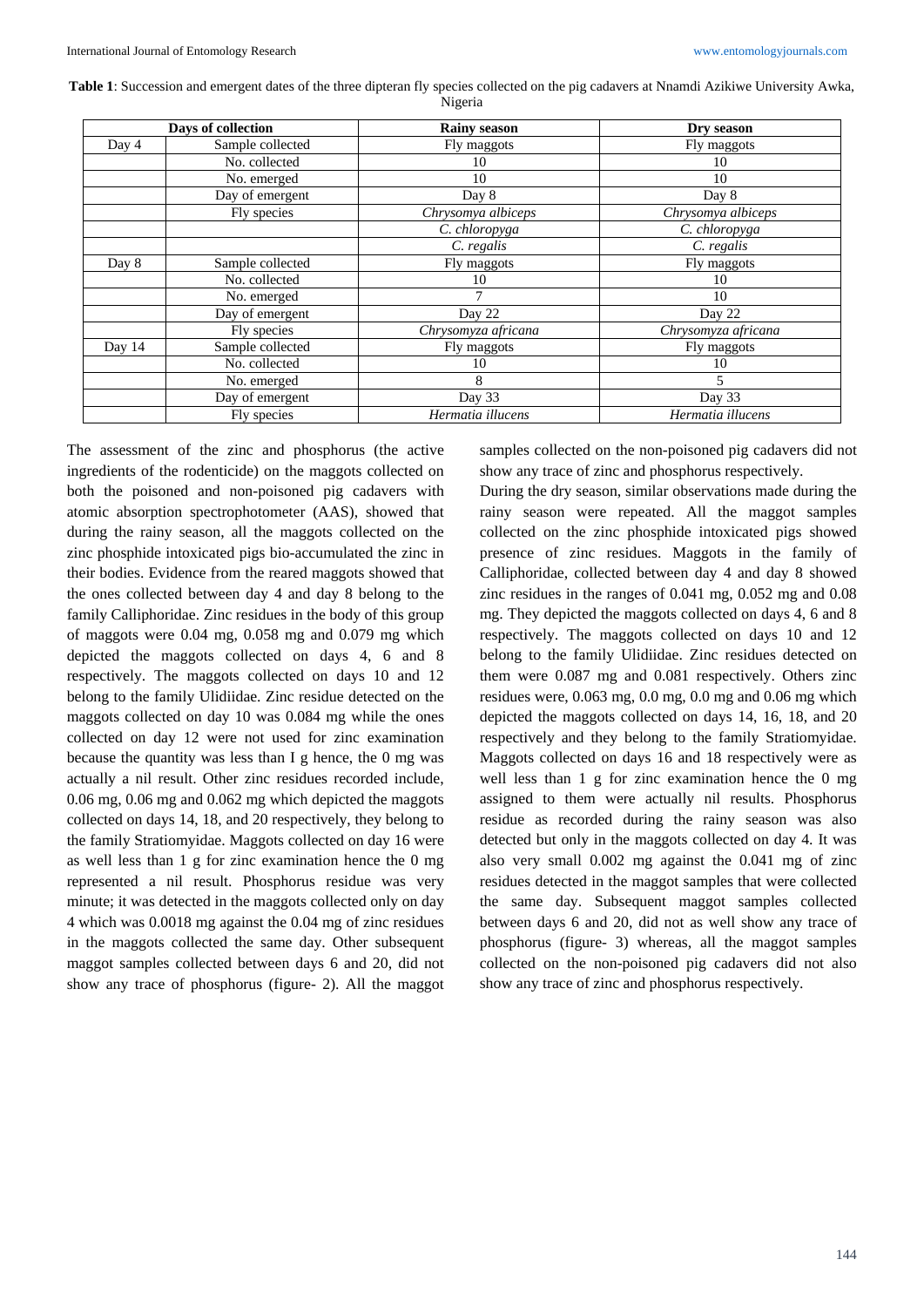

**Fig 3:** Quantity of zinc and phosphorus in (Mg) contained in the Maggot families collected on different days during the rainy season at Nnamdi Azikiwe University Awka, Nigeria



**Fig 4**: Quantity of zinc and phosphorus in (Mg) in the Maggot families collected on different days during the dry season at Nnamdi Azikiwe University Awka, Nigeria

### **Discussion**

Using the knowledge of decomposition of cadavers and insects associated with them is one of the ways entomology contributes to the field of forensic science by estimating the postmortem interval (PMI) of a cadaver that has been decomposed and infested with insects. Decomposition of a cadaver commences with autolysis immediately after death [7] though the process may not be physically noticed but the insects attracted to the body may be the evidence that

decomposition has commenced [13, 14, 15]. Because some insects especially dipteran fly species are synonymous with cadavers, their presence on cadavers have been used to provide their PMI [7, 10]. However, such estimated PMI may be wrong if the natural process of the cadaver decay has been altered. The alteration may be that the cadaver was either preserved with chemical or wrapped with thick cloth and/or that the cause of death was due to ingestion of poison [22].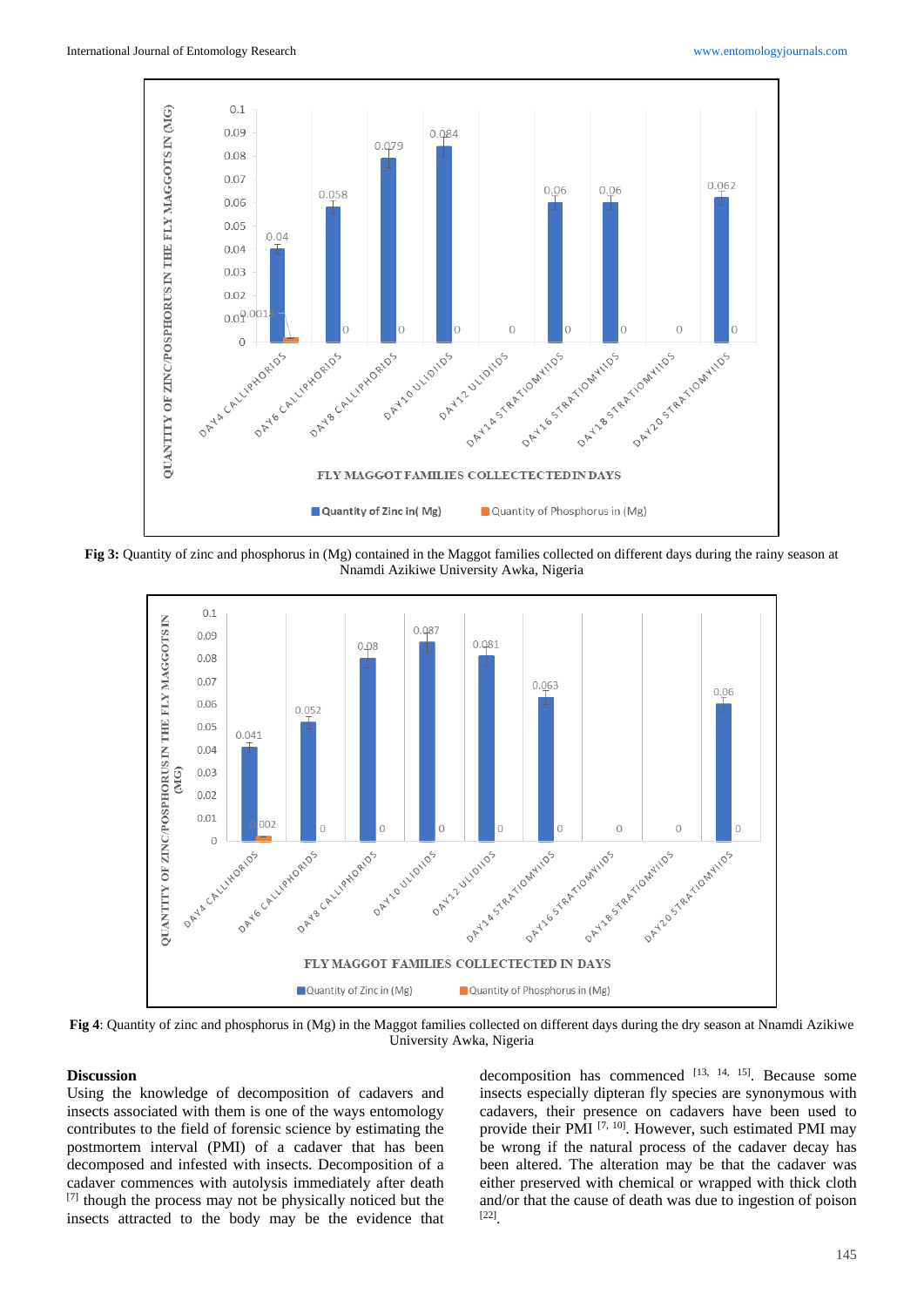In this study, decomposition of a zinc phosphide intoxicated pigs and non-poisoned pigs approximately decomposed completely within each time frame during the rainy and dry seasons respectively. The difference as regards the duration and stages of decay during the two seasons was linked to the temperature and humidity differences of the two seasons. The mean temperature and the humidity at the forest during the rainy season ephemerally characterized a hot humid weather. There was copious rainfall though not recorded but as reported, Awka ecologically lies in the Guinea Savanna of Nigeria and experiences approximately 1800 mm of rain annually  $[28]$  thus, the rain returned the would-be dry decay to wet decay. During the dry season, the temperature and the humidity at the forest transiently characterized an arid climate with a remarkable dry wind depicting a harmattan weather which delayed putrefaction in the cadavers. The effects of the seasonal changes in temperature and humidity on the duration and stages of decay of the pig cadavers were in agreement with the reports of Anderson [21] who stated that season has a major influence on weather of every region while Hobischak *et al.* <sup>[27]</sup> reported that there was no difference on pig cadaver decomposition placed under the direct sunlight against the pig cadaver placed in a shade within same season.

The succession of the three families of the dipteran maggots associated with the decomposition of the pig cadavers were unique but the time of appearance and disappearance of their adults were not discerned due to rapid decomposition of the pig cadavers. This remarkable observation was the same for the rainy and dry seasons, irrespective of the killing procedures. Therefore, the pattern of succession of the dipteran fly maggots showed that the three blow fly species (*Chrysomya albiceps*, *Chrysomya chloropyga* and *Chrysomya regalis*) were the first colonizers of the pig cadavers. The succession sequence of the three dipteran maggot families (calliphorids, ulidiids and stratiomyids) on the pig cadavers was interesting as each maggot family appeared and disappeared during a particular decay stage of the cadavers. These maggots have been assigned necrophagous role on cadavers by Smith [10], hence they contributed immensely to the faster decomposition of the pig cadavers irrespective of their killing procedures and season of decomposition. This finding concurred with the report of Campobasso et al. <sup>[29]</sup> that rapid decomposition of cadavers was due to presence of necrophagous insect community and that elevated temperatures reduced the development time of dipterans. Galloway *et al*. [30] also noted pre-skeletonization at day 7 after death at a temperature above 39**°** C and that onset of decomposition and mummification was faster for cadaver placed outdoor than indoor cadaver. Despite seasonal rotation, Rodriguez and Bass [31] noted that blow fly species dominated first wave of insects on cadavers and that rapid skin dehydration was typical of dry windy climates which is in agreement with our finding in this study.

The allogenicity of the fly maggots made them to feed on the poisoned pig cadaver without being deterred. Hence, they bio-accumulated the components of the poison (zinc and phosphorus) that killed the pigs as they voraciously fed on the poisoned pig cadaver in agreement with Fisher *et al.* [14]. The two components of the poison are heavy metals that are toxic to animals especially when consumed in excess. The toxicity of the poison on the pigs was as a result of the phosphorus component which turned into phosphine gas.

Phosphine gas is reported to cause acute kidney and liver damage as well as heart failure <sup>[17-19]</sup>. Zinc phosphide mode of action is unclear but it is suggested that upon ingestion, it would react with gastric acid of the stomach to liberate unstable phosphine gas which has a high lethal effect [18, 19]. The phosphine is rapidly absorbed and cause the inhibition of C oxidase, causing mitochondrial morphology, and oxidative respiration impairment at a cellular level. Because of its damage to the heart and the lungs, the victims are lost in the early stage  $[19, 25, 32]$ . The three dipteran fly families collected from the zinc phosphide intoxicated pig cadavers showed traces of zinc residue why phosphorus residue was not detected except on the blow fly family collected only on day 4. We suggest that there was a minute remnant of the zinc phosphide on the pig cadaver tissues within the first 4 days of the decomposition hence, the detection of the phosphorus residues only on day 4. On the contrary, both the zinc and phosphorus residues were not detected on the three dipteran fly families collected on the non-poisoned pig cadavers. We have no evidence base explanation on the biochemistry of the zinc phosphide on the pig cadavers but we suggest that the phosphine gas evaporated after day 4. Therefore, it is assumed that the zinc phosphide remaining in the pig cadavers may not have had a direct toxic effect on the dipteran fly maggots. This may suggest why the three families of the dipteran fly activity and the decomposition of the poisoned and the non-poisoned pig cadavers were the same.

### **Conclusion**

The predictable succession sequence of the adult stages of the three dipteran fly families on the pig cadavers was not discerned due to faster decomposition of the pig cadavers irrespective of their killing procedures and seasons. We therefore, report only the dipteran maggot families because of their predictable time of appearance on the pig cadavers and their remarkable time of their emergence as adult flies. Also, their continued dominance on the cadavers would present them as useful samples for toxicological analysis. We therefore, recommend that the three dipteran maggot families should be a valuable tool in forensic entomology and entomotoxicology in the eastern, Nigeria as this is a first baseline report in the region.

### **Declarations**

### **Ethical clearance**

All relevant international guidelines for the care and use of animals were followed in the study.

#### **Conflict of interest**

The authors declared that there is no conflict of interest

#### **References**

- 1. Keiper JB, Casamatta DA. Benthic organisms as forensic indicators. Journal of the North American Benthological Society,2001:20(2):311-324.
- 2. Hobischak NR, Anderson GS. Time of submergence using aquatic invertebrate succession and decompositional changes. Journal of Forensic sciences*,* 2002:47:142-151.
- 3. Catts EP, Goff ML. Forensic entomology in criminal investigations. Annual Review of Entomology*,* 1992:37:253-272.
- 4. Hedouin V, Bourel B, Becart H, Tournel G, Deveaux